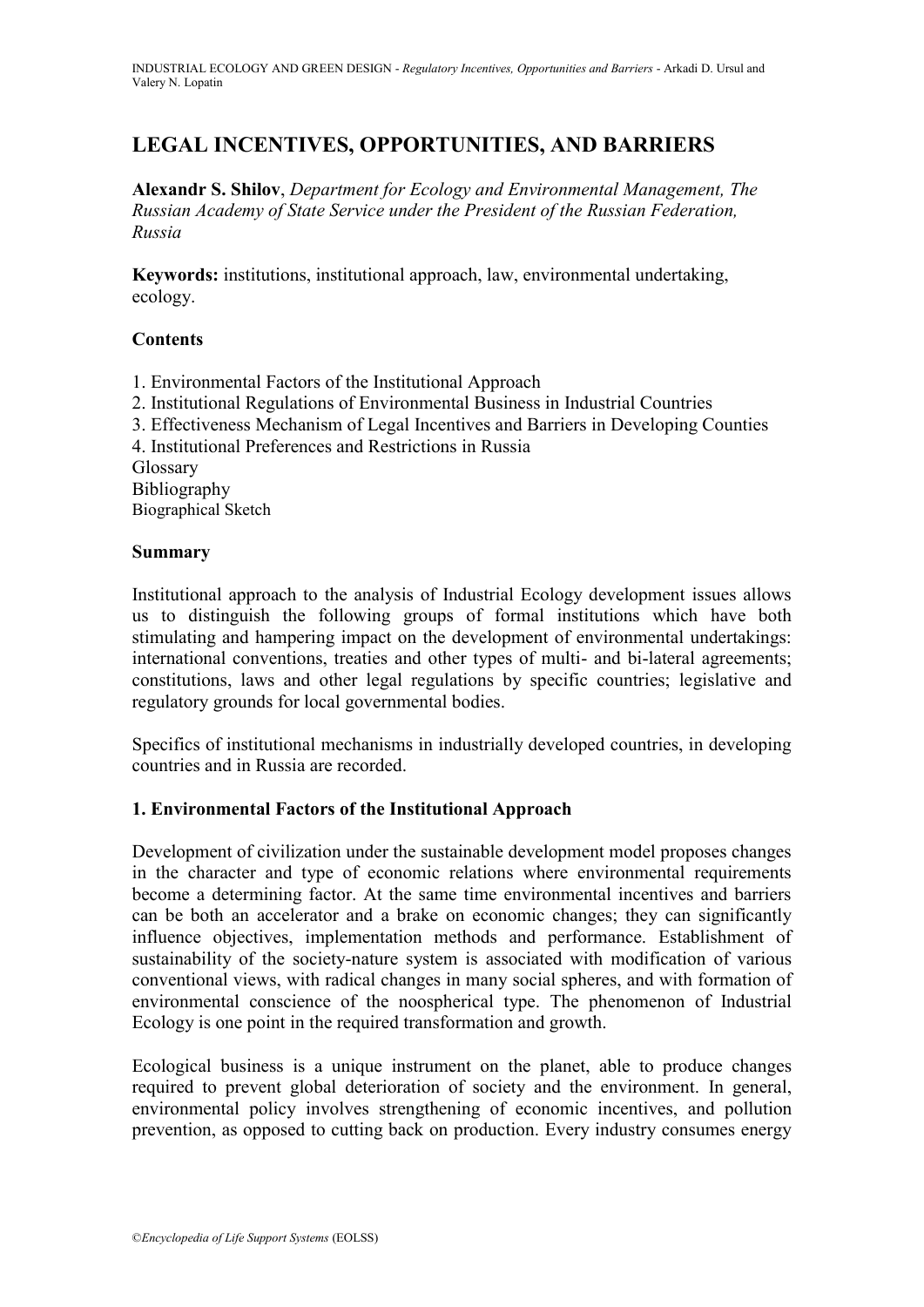and generates wastes. Environmentally sound production suggests addressing two issues: reduction and minimization of waste from all consumed resources.

Institutional systems in any economy give birth to both positive and negative incentives for production development. Institutions not only determine profitable and viable activities, but also form an adequate structure of firms and other organizations. Nowadays, technological and institutional modifications become major determiners of socio-economic development. Along with applied technologies, institutions identify the level of transformational and transactional costs, and hence identify attractiveness, efficiency and profitability of this or that economic activity. The need to find a new approach to management assessment arises. Solutions based only on a financial performance without taking into account environmental impact can appear ineffective.

Formal institutions in the form of legal incentives and barriers comprise a wide spectrum of rules—from constitutions, laws down to sub-law regulations stipulating standards and limits, are effective mechanisms of regulation. Laws and regulations, court decisions, and many other forms of barriers serve to influence industry or organization policy, and to regulate environmental activities.

Institutional mechanisms include both bans to perform certain actions and instructions stipulating when this or that action is permitted. Institutions comprise all forms of barriers invented by people to add certainty to the structure of human relations. Formal rules can be changed through political or legal decision-making while informal barriers embodied in traditions, morals, and orientations are less susceptible to human manipulation. Normally, modifications are comprised of adjustments, as far as possible, to a combination of procedures, standards, and traditions that constitute the institutional system. Serious institutional changes proceed slowly, creating possibilities for both improvement and decline of economic activity. The higher the institutional uncertainty, the higher the performance costs.

> TO ACCESS ALL THE **6 PAGES** OF THIS CHAPTER, Vis[it:](https://www.eolss.net/ebooklib/sc_cart.aspx?File=E1-27-05-05) <http://www.eolss.net/Eolss-sampleAllChapter.aspx>

### **Bibliography**

- -

Dubovik O.L. (1988). Environmental infringements. Moscow, the Russian Federation.

Environmental Law. Regulations Guide (1995). Moscow, the Russian Federation. [This is a collection of regulations].

Environment Protection. Comments to the Russian Law (1993). Moscow, the Russian Federation. [This is a reference guide to Environmental Law].

Kondratiev K.I., Danilov-Danilian V.I., Donchenko V.K. (1993). Ecology and Policy. Moscow, the Russian Federation. [This is a scientific monograph addressing policy and environment issues].